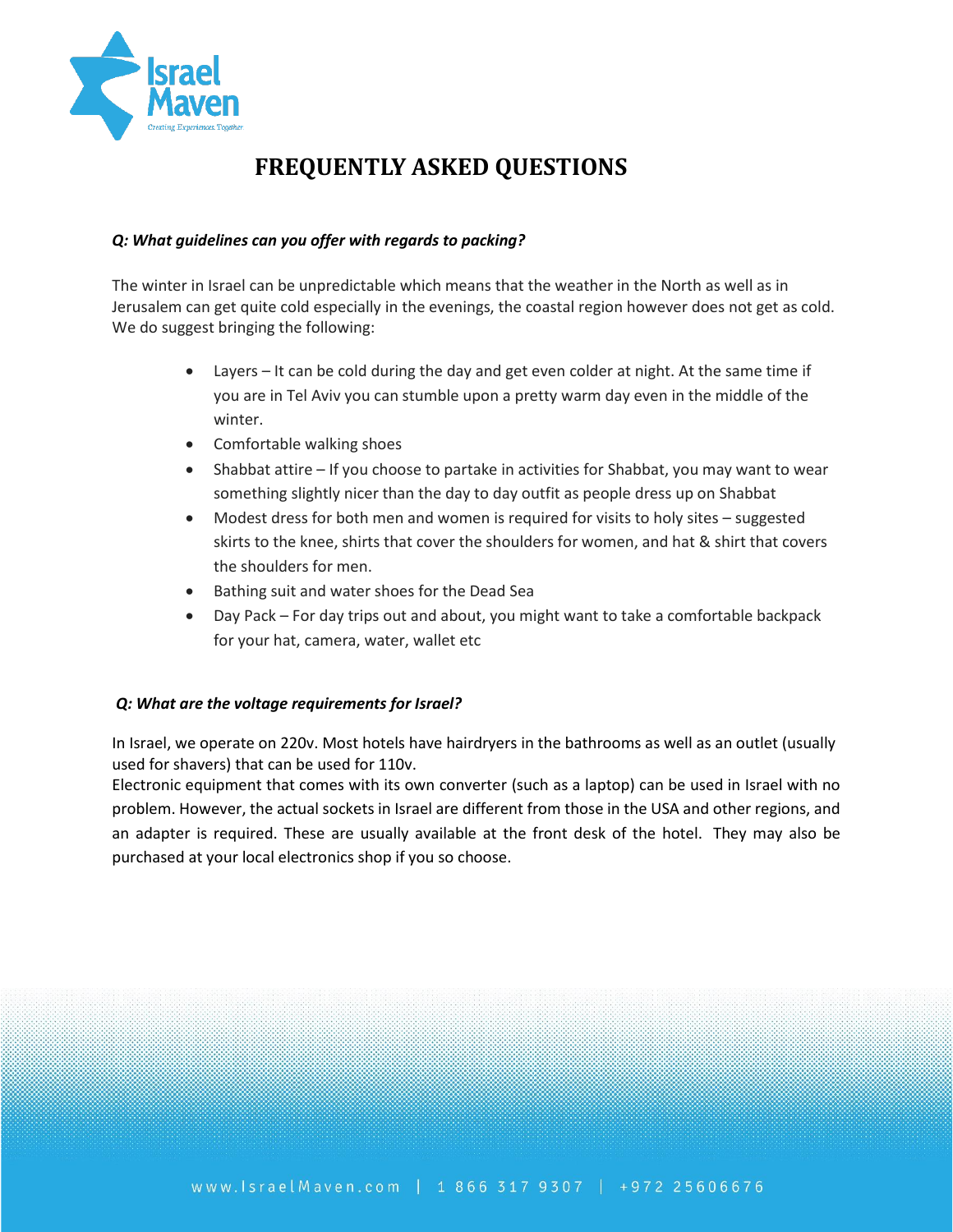

#### *Q: Can I take money out of an Israeli ATM?*

The currency in Israel is the shekel (officially called the "New Israel Shekel" or "NIS"). ATMs in Israel dispense shekels from ATM cards from other countries. However, you may want to check with your home bank as there may be a limit to how much you can take out each day. Also, some banks in your home country may require you to notify them that you are leaving the country so that the card is activated for overseas transactions. ATMs can be found in the airport and throughout the bigger cities you visit. Credit cards are widely accepted in shops and restaurants. However, credit cards are not accepted by all vendorsespecially those in outdoor markets- like Machane Yehuda in Jerusalem.

#### *Q: What is the tipping policy at restaurants? Is service included on my bill?*

In Israel, it is customary to give a 12% tip to a server at a restaurant. A 15-20% tip may be given for exemplary service. In general, it is requested that tips be paid in cash only, and not included on your credit card. In some cases, service may be included. This should be clearly written on the bottom of your bill.

#### *Q: What is the tipping policy for tour guides and drivers? Is service included on my bill?*

Service is not included on your bill.

The suggested tip for parties of less than 20 people is between USD \$75- \$125 per day. For parties of 20 or more people, the suggested tipping policy is USD \$5-\$7 per day per person for the guide and USD \$3-\$5 per day per person for the driver.

## *Q: How do you ensure the safety and security of participants?*

The safety of our participants is of paramount importance. We work according to the directives of the Police Department, Israel Defense Force (IDF) and the Society for the Protection of Nature in Israel (SPNI). These directives regulate the areas where travel is permitted, security precautions that need to be taken in various situations, activities that should be avoided and safety instructions. These directives are updated in real time and the itinerary is subject to change according to the security situation or extreme weather conditions, should the need arise.